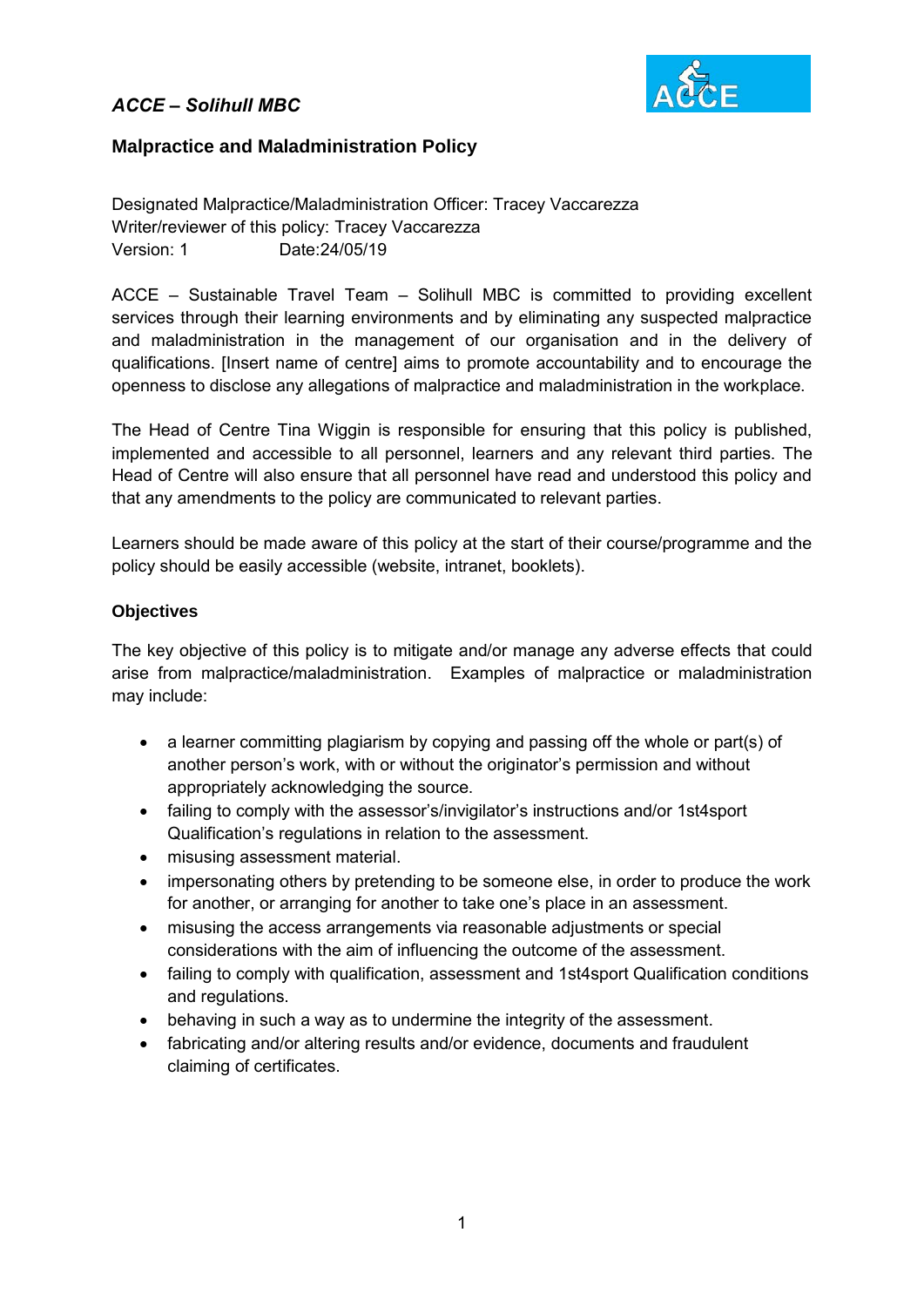

### **Definitions**

**Malpractice** is defined as any **deliberate** activity, neglect, default or other practice that is unethical or unlawful, which breaches regulations and which compromises the integrity of our organisational statuses, financial stability, reputation, the reputation of our stakeholders and the qualifications and related assessments we are approved to deliver..

**Maladministration** is any activity which is **not deliberate**, but which neglects, defaults on regulation, conditions placed upon us by awarding organisations or compromises the integrity of our organisational statuses, financial stability, reputation, the reputation of our stakeholders and the qualifications and related assessments we are approved to deliver. This includes accidental non-compliance with any centre policy, procedure or guidance.

### **Malpractice/Maladministration Allegations Reporting Procedure**

Any allegations of malpractice or maladministration should be reported and investigated by following the procedure outlined below. All confirmed allegations of Malpractice or Maladministration must be reported to 1st4sport Qualifications, by emailing imanagement@1st4sportqualifications.com



The designated malpractice/maladministration officer should acknowledge receipt of the allegation within 5 working days

The Designated Malpractice/Maladministration Officer will inform the 1st4sport Qualifications Compliance and Risk Team and will then evaluate the evidence and investigate as required.

> The designated malpractice/maladministration officer should provide updates every 25 working days

The Designated Malpractice/Maladministration Officer will communicate the outcomes to all relevant stakeholders including the 1st4sport Qualifications Compliance and Risk Team.

Where malpractice/maladministration is confirmed the 1st4sport Qualifications Compliance and Risk Team may need to investigate further, following the 1st4sport Qualifications Position Statement – Malpractice and Maladministration.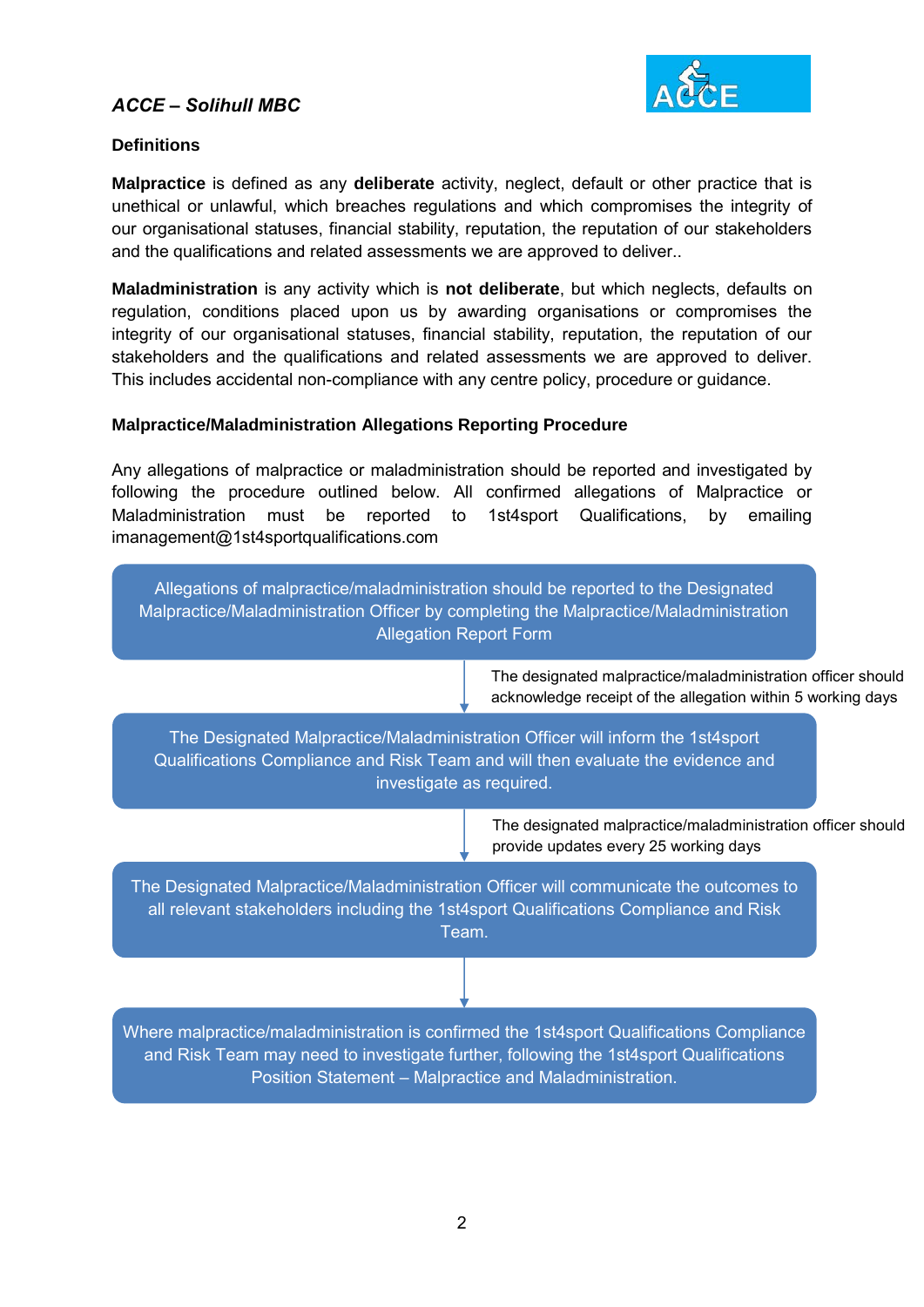

# **Malpractice/Maladministration Allegation Report Form**

This form should be used by anyone wishing to report an allegation of malpractice/maladministration.

| Name of person reporting the<br>allegation     |       |     |      |  |
|------------------------------------------------|-------|-----|------|--|
| Role of person reporting the<br>allegation     |       |     |      |  |
| <b>Qualification title</b><br>(if appropriate) |       |     |      |  |
| <b>Names</b><br>of<br>allegation is against    | those | the |      |  |
| Details of the allegation                      |       |     |      |  |
|                                                |       |     |      |  |
|                                                |       |     |      |  |
|                                                |       |     |      |  |
|                                                |       |     |      |  |
|                                                |       |     |      |  |
|                                                |       |     |      |  |
|                                                |       |     |      |  |
|                                                |       |     |      |  |
|                                                |       |     |      |  |
|                                                |       |     |      |  |
|                                                |       |     |      |  |
|                                                |       |     |      |  |
|                                                |       |     |      |  |
|                                                |       |     |      |  |
|                                                |       |     |      |  |
|                                                |       |     |      |  |
|                                                |       |     |      |  |
|                                                |       |     |      |  |
|                                                |       |     |      |  |
| Signature                                      |       |     | Date |  |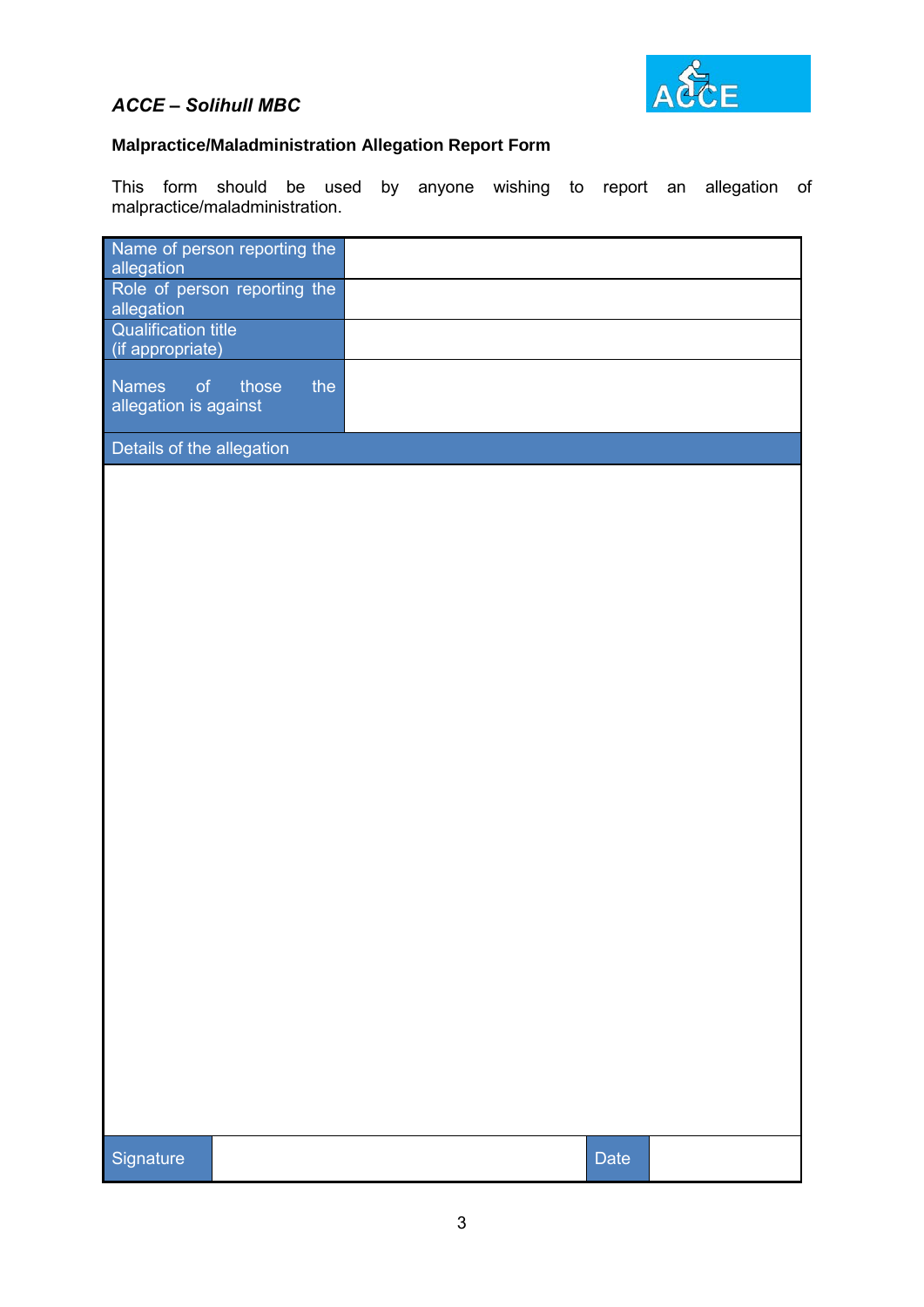

To be completed by the Designated Malpractice/Maladministration Officer.

| Date of Investigation                         |  |             |  |  |  |  |  |  |  |
|-----------------------------------------------|--|-------------|--|--|--|--|--|--|--|
| <b>Investigation Details</b>                  |  |             |  |  |  |  |  |  |  |
|                                               |  |             |  |  |  |  |  |  |  |
|                                               |  |             |  |  |  |  |  |  |  |
|                                               |  |             |  |  |  |  |  |  |  |
|                                               |  |             |  |  |  |  |  |  |  |
|                                               |  |             |  |  |  |  |  |  |  |
|                                               |  |             |  |  |  |  |  |  |  |
|                                               |  |             |  |  |  |  |  |  |  |
|                                               |  |             |  |  |  |  |  |  |  |
|                                               |  |             |  |  |  |  |  |  |  |
|                                               |  |             |  |  |  |  |  |  |  |
|                                               |  |             |  |  |  |  |  |  |  |
|                                               |  |             |  |  |  |  |  |  |  |
|                                               |  |             |  |  |  |  |  |  |  |
|                                               |  |             |  |  |  |  |  |  |  |
|                                               |  |             |  |  |  |  |  |  |  |
| Outcome (tick one only)                       |  |             |  |  |  |  |  |  |  |
| No malpractice/maladministration identified   |  |             |  |  |  |  |  |  |  |
| Maladministration confirmed                   |  |             |  |  |  |  |  |  |  |
| Malpractice confirmed                         |  |             |  |  |  |  |  |  |  |
| Where malpractice or                          |  |             |  |  |  |  |  |  |  |
| maladministration is confirmed,               |  |             |  |  |  |  |  |  |  |
| please indicate subsequent<br>remedial action |  |             |  |  |  |  |  |  |  |
|                                               |  |             |  |  |  |  |  |  |  |
| Designated<br>Malpractice/Maladministration   |  | <b>Date</b> |  |  |  |  |  |  |  |
| Officer signature                             |  |             |  |  |  |  |  |  |  |

In the event that malpractice or maladministration is identified the Designated Malpractice/Maladministration Officer should inform the 1st4sport Qualifications Compliance and Risk Team who will then investigate following the 1st4sport Qualifications Position Statement – Malpractice and Maladministration.